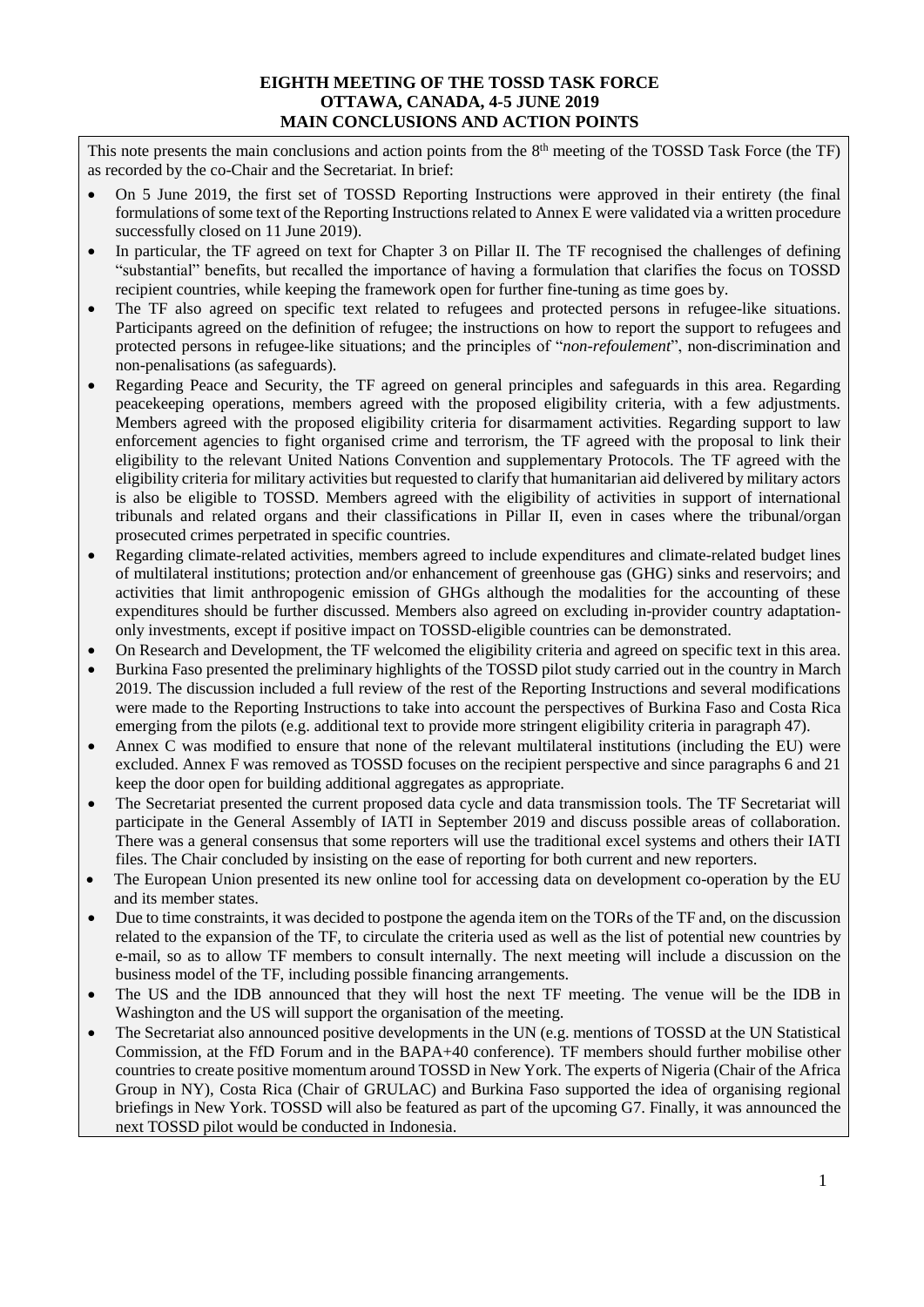|    | <b>Introduction and welcome</b>                                                                                                                                                                                                                                                                                                                                                                                                                                                                                                                                                                                                                                                                                           |
|----|---------------------------------------------------------------------------------------------------------------------------------------------------------------------------------------------------------------------------------------------------------------------------------------------------------------------------------------------------------------------------------------------------------------------------------------------------------------------------------------------------------------------------------------------------------------------------------------------------------------------------------------------------------------------------------------------------------------------------|
|    | Mr Laurent Sarazin, co-Chair of the Task Force, thanked Canada for hosting the eighth meeting of the<br>TOSSD Task Force, as well as all participants for their attendance. He excused the presence of the<br>other co-Chair Mr Risenga Maluleke who could not attend the meeting in person because of recent<br>elections in South Africa (however, Mr. Maluleke could speak to the Task Force on the second day of<br>meeting through a short teleconference to express his support for the work of the group). Mr. Maher<br>Mamhikoff also welcomed the participants on behalf of Global Affairs Canada. The Agenda was<br>approved.                                                                                   |
| 1. | <b>Reporting Instructions for TOSSD Pillar II</b>                                                                                                                                                                                                                                                                                                                                                                                                                                                                                                                                                                                                                                                                         |
|    | The Task Force reviewed the Pillar II Reporting Instructions in Chapter 3. The text proposed in the<br>"TOSSD Reporting Instructions Version 1.4 - for validation by the Task Force at its meeting on 4-5<br>June 2019" was agreed with the following clarifications:<br>Some minor changes were made in the order of paragraphs (e.g. references to eligibility<br>criteria).<br>A sentence relating to multi-country activities was added (activities that result in cross-border<br>flows to several countries belonging to the same region will be reported in Pillar I using<br>regional recipient codes).<br>In Section 3.2 "Thereby ensuring" was changed to "as a means of ensuring".<br>$\overline{\phantom{a}}$ |
|    | The footnote on "tax-based instruments" was discussed and maintained.<br>$\overline{\phantom{a}}$<br>A sentence was added to clarify that "In the case of multilateral organisations, "direct co-<br>operation with TOSSD-eligible countries" is presumed when some TOSSD-eligible countries<br>are members of the organisation."                                                                                                                                                                                                                                                                                                                                                                                         |
|    | The Task Force recognised the challenges of defining "substantial" benefits, but recalled the<br>importance of having a formulation that clarifies the necessary focus on TOSSD recipient countries,<br>while keeping the framework open for further fine-tuning as time goes by.                                                                                                                                                                                                                                                                                                                                                                                                                                         |
|    | The Task Force also recognised that subsequent rounds of TOSSD data collection will allow for further<br>fine tuning of the Reporting Instructions if required, as is the case in any statistical system.                                                                                                                                                                                                                                                                                                                                                                                                                                                                                                                 |
|    | One Task Force member indicated that it felt the Pillar II was not sufficiently clear, particularly on the<br>International Public Goods. Another member called for further clarification on the types of activities<br>that could be included in Pillar II. In response to these comments it was explained that the Chapter 3<br>only aimed to present an overview of Pillar II, while the Annexes were meant to clarify the specific<br>rules, criteria and safeguards for specific themes. The Annexes would be reviewed in the course of the<br>meeting. The TOSSD data survey was expected to also help clarifying the types of activities included<br>in Pillar II.                                                 |
|    | Review of specific text regarding support to refugees                                                                                                                                                                                                                                                                                                                                                                                                                                                                                                                                                                                                                                                                     |
|    | The Secretariat presented a draft text for inclusion in Annex E on support to refugees and persons in<br>refugee-like situations; the latter would apply for example to countries that are not signatories of the<br>1951 Geneva Convention on Refugees and therefore do not provide refugee status but extend similar<br>support. In the 7 <sup>th</sup> Task Force meeting, members had agreed to include support to refugees in TOSSD<br>(regardless of whether the provider country is signatory of the Geneva Convention) and that safeguards<br>in line with international legal frameworks would be required.                                                                                                      |
|    | The proposed text had been drafted in consultation with UNHCR and also includes specific provisions<br>to collect information on support to refugees in the provider country during the first 12 months and<br>after that period, as well as in other countries of asylum and countries of origin. The various levels of<br>disaggregation would be captured through the modality field of the TOSSD reporting form. It was<br>emphasised that this disaggregated information, not accurately captured in current international<br>statistics, would be especially useful in the context of the Global Compact on Refugees.                                                                                               |
|    | Reactions from TOSSD Task Force members were as follows:                                                                                                                                                                                                                                                                                                                                                                                                                                                                                                                                                                                                                                                                  |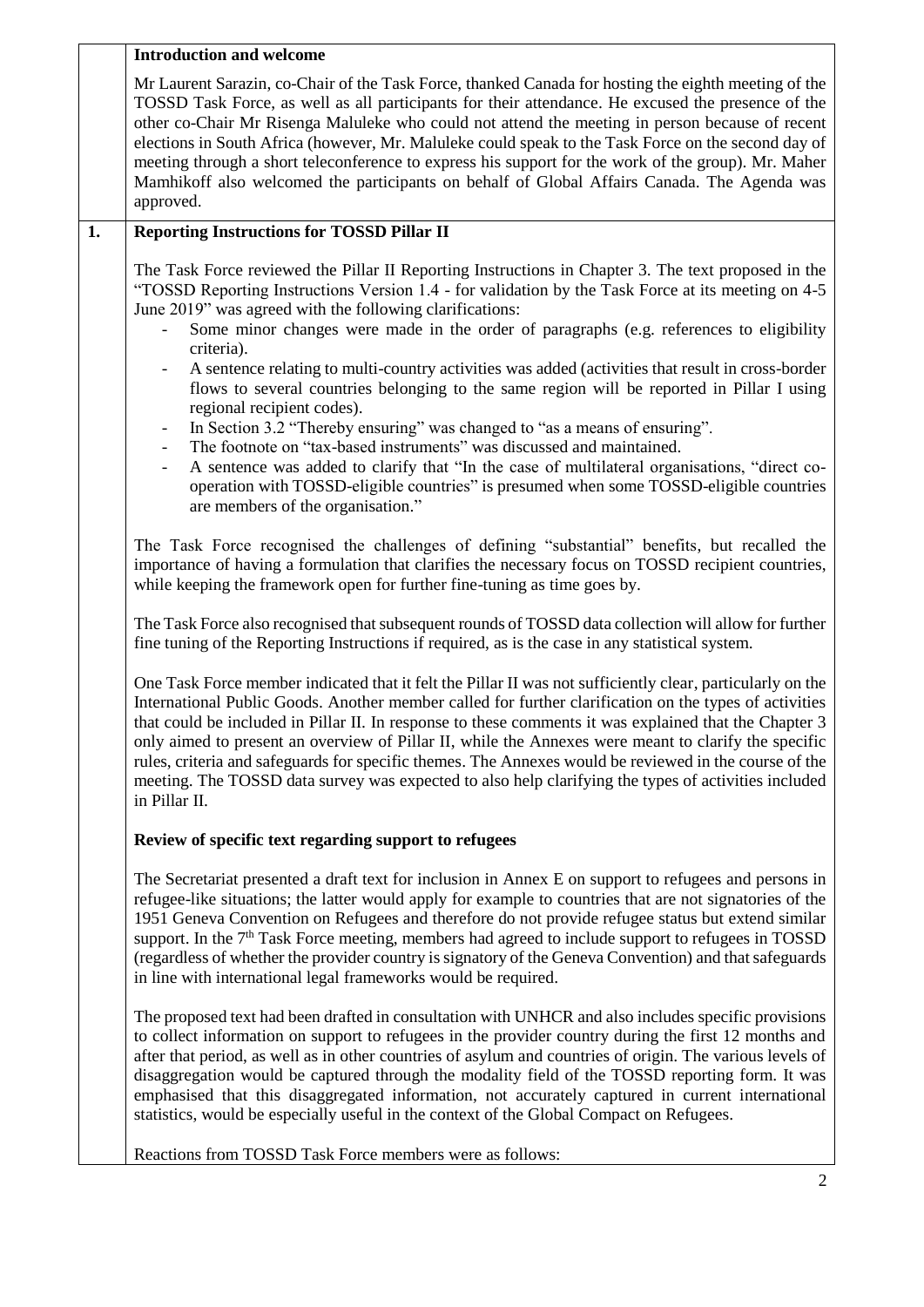|    | One member proposed to include support to migrants, and not only refugees, in the TOSSD<br>$\bullet$<br>framework. The co-Chair clarified that this option had already been discussed in the previous<br>meeting (among suggestions arising from the Costa Rica TOSSD pilot study) and had not been<br>retained by the Task Force. Support to migrants in TOSSD-eligible countries is included, but<br>support to migrants in the provider country is not.<br>Members agreed that the wording used in TOSSD should be wider than refugees to include<br>protected migrants in countries that do not grant refugee status. The term protected persons in<br>refugee-like situation was included in the TOSSD Reporting Instructions (Annex E).<br>Participants discussed the extent to which support to refugees should be included in TOSSD<br>after the 12-month period and the possible options (e.g. until the person has a visa or a working<br>permit). As support to refugees and protected persons can vary a lot depending on the host<br>country, it was agreed that, in order to be as inclusive as possible, the text would be general<br>and would include support until the person that has sought asylum has the same rights and<br>obligations as nationals or residents of that country.<br>After discussing the various options, participants agreed on the definition of "refugee", the instructions                                                                                                                                                                                                                                                                                                                                                                                                                                                                                                                                                                                                                                                                                                                                                                                   |
|----|----------------------------------------------------------------------------------------------------------------------------------------------------------------------------------------------------------------------------------------------------------------------------------------------------------------------------------------------------------------------------------------------------------------------------------------------------------------------------------------------------------------------------------------------------------------------------------------------------------------------------------------------------------------------------------------------------------------------------------------------------------------------------------------------------------------------------------------------------------------------------------------------------------------------------------------------------------------------------------------------------------------------------------------------------------------------------------------------------------------------------------------------------------------------------------------------------------------------------------------------------------------------------------------------------------------------------------------------------------------------------------------------------------------------------------------------------------------------------------------------------------------------------------------------------------------------------------------------------------------------------------------------------------------------------------------------------------------------------------------------------------------------------------------------------------------------------------------------------------------------------------------------------------------------------------------------------------------------------------------------------------------------------------------------------------------------------------------------------------------------------------------------------------------------------------------------------------|
|    | on how to report support to refugees and protected persons in refugee-like situations and the inclusion<br>of the principles of "non-refoulement", non-discrimination and non-penalisations as safeguards. The<br>agreed text was included in Annex E of the TOSSD Reporting Instructions.                                                                                                                                                                                                                                                                                                                                                                                                                                                                                                                                                                                                                                                                                                                                                                                                                                                                                                                                                                                                                                                                                                                                                                                                                                                                                                                                                                                                                                                                                                                                                                                                                                                                                                                                                                                                                                                                                                               |
| 2. | <b>Peace and Security</b>                                                                                                                                                                                                                                                                                                                                                                                                                                                                                                                                                                                                                                                                                                                                                                                                                                                                                                                                                                                                                                                                                                                                                                                                                                                                                                                                                                                                                                                                                                                                                                                                                                                                                                                                                                                                                                                                                                                                                                                                                                                                                                                                                                                |
|    | During this session, the Secretariat presented the recommendations for the treatment of contributions<br>to peace and security activities based on the conclusions of the TOSSD pilot study on peace and<br>security. Members made a number of comments and suggestions of modifications:<br>Regarding the general principles and safeguards:                                                                                                                                                                                                                                                                                                                                                                                                                                                                                                                                                                                                                                                                                                                                                                                                                                                                                                                                                                                                                                                                                                                                                                                                                                                                                                                                                                                                                                                                                                                                                                                                                                                                                                                                                                                                                                                            |
|    | Several members expressed the view that the general principles and safeguards needed to be<br>simplified to be easier to apply in a statistical reporting system.<br>The Task Force agreed with the principle that support to peace and security should not have a<br>$\bullet$<br>detrimental effect on other SDG targets (e.g. promotion of the rule of law). However, it was<br>decided to replace the initial wording, "indivisibility of the SDGs", by "commitment to do no<br>harm". It was also decided to clarify that the "do no harm" principle can only be based on<br>intent, meaning that the assessment of the potential detrimental impact can only be made $ex$<br>ante.<br>Regarding the possibility of having a "focus on development outcomes" (i.e. report in TOSSD<br>only activities that have a demonstrably positive sustainable development impact and for<br>providers to implement evidence-based strategies), it was felt that this principle should be<br>applied more upstream at the policy level and would not be easily measurable by statistical<br>reporters. It was therefore decided to exclude it.<br>Members agreed with the general exclusion of lethal equipment and kinetic activities but<br>$\bullet$<br>requested to clarify that this exclusion does not apply to peace keeping missions. One member<br>made the comment that kinetic activities should rather be excluded on a case-by-case basis.<br>Members agreed to make transparency an eligibility criterion, meaning that peace and security<br>٠<br>activities should be reported with sufficiently detailed descriptions to allow scrutiny.<br>However, one member requested to allow some degree of confidentiality in situations where<br>personal safety is plausibly endangered.<br>Members generally agreed with the principle of "no crowding-out of development budget"<br>but noted that this could not be an eligibility criterion as it would be hardly measurable by<br>reporters. The following text was finally agreed by the Task Force: "The eligibility of peace<br>and security activities in TOSSD has no impact on the rules governing eligibility to be reported<br>as ODA." |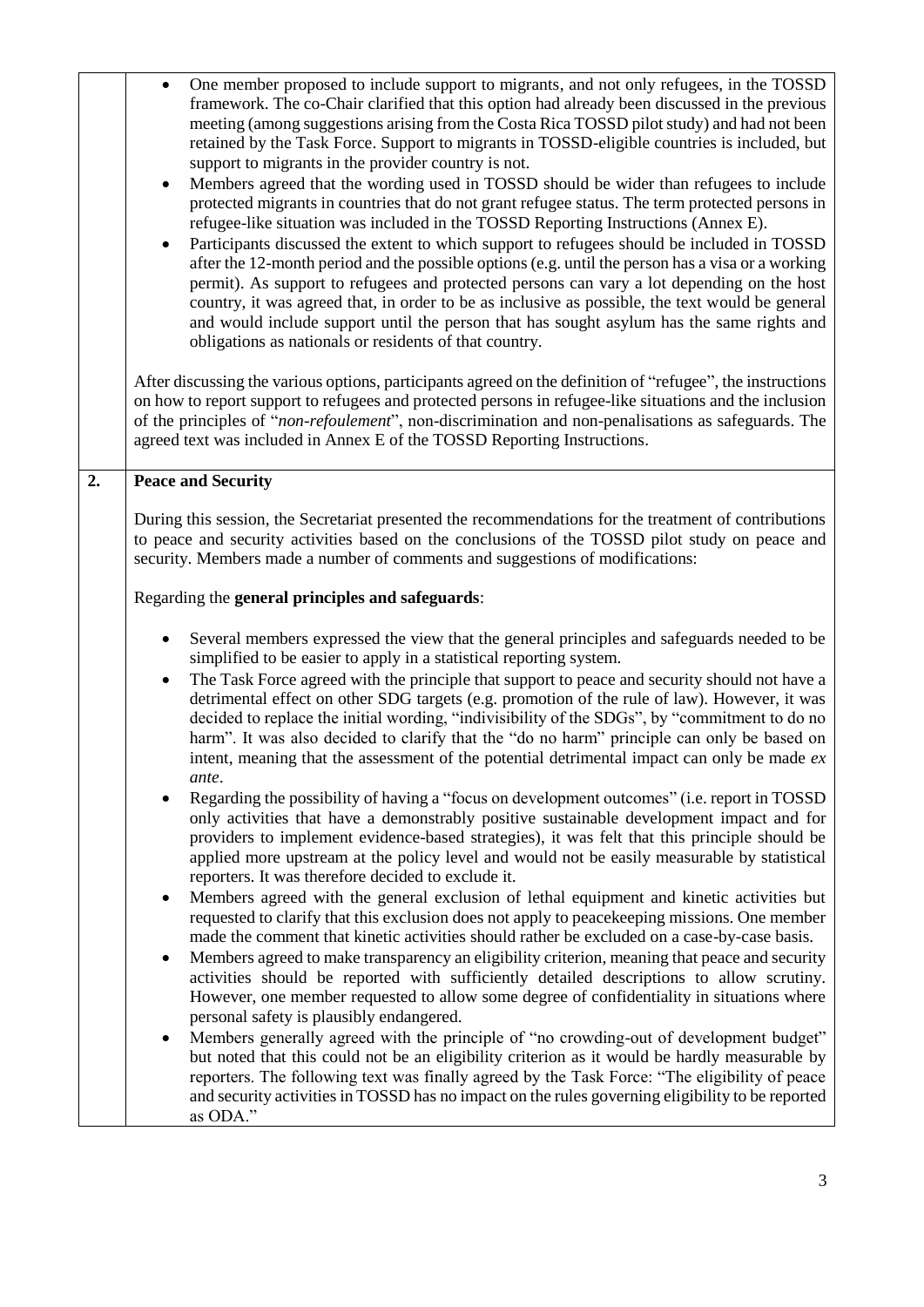|    | Regarding the Oslo Guidelines, the respect for human rights and anti-corruption measures, it<br>$\bullet$<br>was agreed to soften the language proposed to include them as principles rather than eligibility<br>requirements as it would be difficult for reporters to verify this information.<br>It was decided to make a mention to local ownership in a broader reference to the development<br>$\bullet$<br>effectiveness principles, as formulated in the Preamble.<br>Members agreed with the proposal to establish a regular review mechanism of peace and<br>$\bullet$<br>security activities to examine their alignment with the 2030 Agenda. |
|----|----------------------------------------------------------------------------------------------------------------------------------------------------------------------------------------------------------------------------------------------------------------------------------------------------------------------------------------------------------------------------------------------------------------------------------------------------------------------------------------------------------------------------------------------------------------------------------------------------------------------------------------------------------|
|    | Regarding the treatment of peacekeeping operations, members generally agreed with the proposed<br>eligibility criteria, but requested the following adjustments:                                                                                                                                                                                                                                                                                                                                                                                                                                                                                         |
|    | Regarding the eligibility of peacekeeping operations not mandated by UN Security Council<br>resolutions, it was agreed to require, in addition to a justification that the mandate is focused<br>on the protection of civilians rather than defeating an enemy, that the operation be mandated<br>by a non-military regional organisation.<br>It was also decided to replace "Operations should support a peace process" by "Operations<br>$\bullet$<br>should support the creation of conditions for lasting peace", recognising that not all<br>peacekeeping operation do support a formal peace process.                                              |
|    | One member requested the Secretariat to clarify the reasons for including peacekeeping operations in<br>Pillar II. The Secretariat explained that based on inputs received through the peace and security pilot<br>study, a number of stakeholders, including officials from recipient countries that had been interviewed,<br>perceive peacekeeping more from a regional than a national perspective (regional public good or<br>regional challenge).                                                                                                                                                                                                   |
|    | Members agreed with the proposed eligibility criteria for disarmament activities.                                                                                                                                                                                                                                                                                                                                                                                                                                                                                                                                                                        |
|    | Regarding the activities of law enforcement agencies to fight organised crime and terrorism, the<br>Task Force agreed with the proposal to link their eligibility to TOSSD with the United Nations<br>Convention against Transnational Organised Crime and the three supplementary Protocols on<br>Trafficking in Persons, Smuggling of Migrants and Trafficking of Firearms as well as the United<br>Nations' Global Counter-Terrorism Strategy.                                                                                                                                                                                                        |
|    | The Task Force agreed with the eligibility criteria for <b>military activities</b> but requested to clarify that<br>humanitarian aid delivered by military actors is also eligible to TOSSD.                                                                                                                                                                                                                                                                                                                                                                                                                                                             |
|    | Members agreed with eligibility of activities of <b>international tribunals</b> and related organs and their<br>classifications in Pillar II even in cases where the tribunal/organ prosecuted crimes perpetrated in<br>specific countries.                                                                                                                                                                                                                                                                                                                                                                                                              |
|    | As per the discussions at the Task Force meeting, the Secretariat proposed a revised text for the<br>treatment of contributions to peace and security. The text was agreed by members under a written<br>procedure and integrated in the Reporting Instructions (Annex E).                                                                                                                                                                                                                                                                                                                                                                               |
| 3. | <b>Climate change</b>                                                                                                                                                                                                                                                                                                                                                                                                                                                                                                                                                                                                                                    |
|    | The Secretariat presented the paper on the treatment of climate change in the TOSSD statistical<br>framework. The paper recognises that adaptation activities are typically location-specific and as such<br>non-eligible if they take place in provider countries, while mitigation activities produce benefits at the<br>global level and as such could be potentially eligible if they produce substantial benefits to TOSSD-<br>eligible countries.                                                                                                                                                                                                  |
|    | Reactions from TOSSD TF members were as follows:                                                                                                                                                                                                                                                                                                                                                                                                                                                                                                                                                                                                         |
|    |                                                                                                                                                                                                                                                                                                                                                                                                                                                                                                                                                                                                                                                          |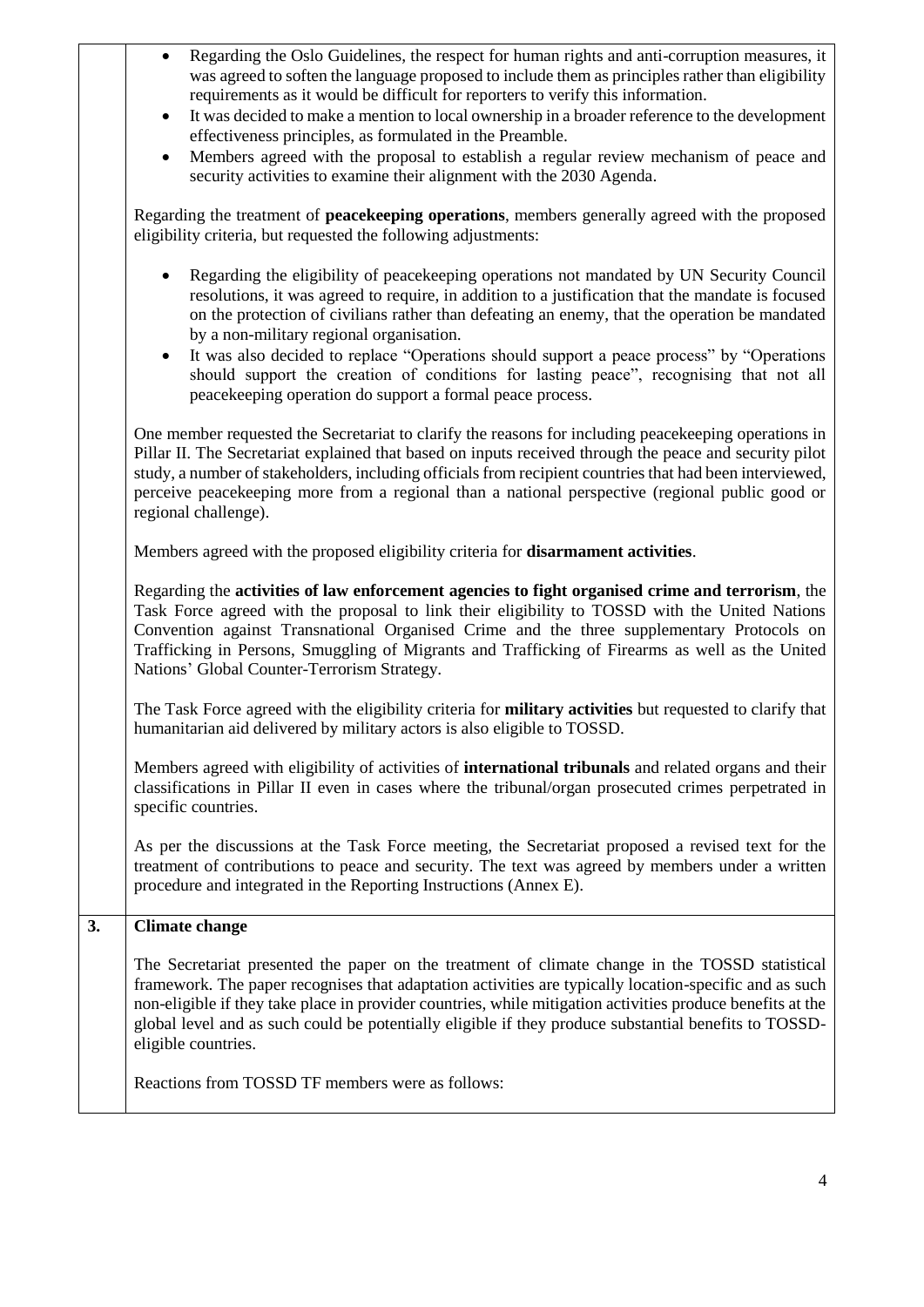|                         | One member considered that climate change is too complex to be included in pillar II of<br>$\bullet$<br>TOSSD, while members generally agreed with including climate actions by multilateral<br>organisations.                                                                                                                                                                                                                                                                                                                                                                                                                                                                                                                                                                                                                                                                                                                                                                                                                                                                                                                                                                                                                                                                                                                          |
|-------------------------|-----------------------------------------------------------------------------------------------------------------------------------------------------------------------------------------------------------------------------------------------------------------------------------------------------------------------------------------------------------------------------------------------------------------------------------------------------------------------------------------------------------------------------------------------------------------------------------------------------------------------------------------------------------------------------------------------------------------------------------------------------------------------------------------------------------------------------------------------------------------------------------------------------------------------------------------------------------------------------------------------------------------------------------------------------------------------------------------------------------------------------------------------------------------------------------------------------------------------------------------------------------------------------------------------------------------------------------------|
|                         | Some members favoured the general exclusion of adaptation activities in provider countries<br>$\bullet$<br>since those activities are mostly local, while others preferred to include them in principle and<br>then define exclusions of activities with no substantial global benefits. Others opted for a<br>treatment on a case-by case basis. Two examples of adaptation activities that convey global<br>benefits were provided (i) eco-system adaptation measures, such as recreating natural<br>ecosystems, which increase biodiversity; and (ii) global warning systems.<br>Members agreed with the language to make clear that TOSSD does not intend to compete with<br>$\bullet$                                                                                                                                                                                                                                                                                                                                                                                                                                                                                                                                                                                                                                              |
|                         | other bodies which collect data on climate change e.g. UNFCCC.                                                                                                                                                                                                                                                                                                                                                                                                                                                                                                                                                                                                                                                                                                                                                                                                                                                                                                                                                                                                                                                                                                                                                                                                                                                                          |
|                         | After extensive discussions, and following a written procedure, members agreed with the following:<br>Expenditures of climate-related multilateral institutions and climate-related budgets of<br>٠<br>multilateral institutions that have multiple objectives are included in TOSSD.<br>In-provider country investments in climate-related research will follow general eligibility<br>$\bullet$<br>criteria for research activities.<br>In-provider country adaptation-only investments will be generally excluded from TOSSD,<br>$\bullet$                                                                                                                                                                                                                                                                                                                                                                                                                                                                                                                                                                                                                                                                                                                                                                                           |
|                         | except for certain activities that can demonstrate positive impact on TOSSD-eligible<br>countries.                                                                                                                                                                                                                                                                                                                                                                                                                                                                                                                                                                                                                                                                                                                                                                                                                                                                                                                                                                                                                                                                                                                                                                                                                                      |
|                         | Protection and/or enhancement of greenhouse gas (GHG) sinks and reservoirs (e.g. carbon<br>$\bullet$<br>capture) is eligible as it contributes to the removal of GHGs from the atmosphere, which has<br>global impact.                                                                                                                                                                                                                                                                                                                                                                                                                                                                                                                                                                                                                                                                                                                                                                                                                                                                                                                                                                                                                                                                                                                  |
|                         | Activities that limit anthropogenic emission of GHGs are eligible in principle although the<br>$\bullet$<br>modalities for the accounting of these expenditures should be further discussed with relevant<br>stakeholders, as such activities convey global benefits, but also pursue other objectives such<br>as energy generation, transport or the protection of the local environment.                                                                                                                                                                                                                                                                                                                                                                                                                                                                                                                                                                                                                                                                                                                                                                                                                                                                                                                                              |
|                         | The agreed text was included in Annex E of the TOSSD Reporting Instructions.                                                                                                                                                                                                                                                                                                                                                                                                                                                                                                                                                                                                                                                                                                                                                                                                                                                                                                                                                                                                                                                                                                                                                                                                                                                            |
| $\overline{\mathbf{4}}$ | <b>Research</b>                                                                                                                                                                                                                                                                                                                                                                                                                                                                                                                                                                                                                                                                                                                                                                                                                                                                                                                                                                                                                                                                                                                                                                                                                                                                                                                         |
|                         | The Secretariat proposed text for the treatment of Research & Development (R&D) in TOSSD based<br>on the previous discussions of the Task Force and consultations with experts on R&D. The Task Force<br>generally welcomed the eligibility criteria and acknowledged the significant progress made. However,<br>some members felt that the third criterion proposed, which covers experimental research, was a<br>somewhat unclear and might not be applicable. The initial criterion proposed read as follows: "In the<br>case of official support for experimental development, providers should, where appropriate, be guided<br>by open approaches to Intellectual Property and/or promote incentive schemes that facilitate the access<br>to innovations in low-income countries." Reactions from members were as follows:<br>Several members asked to clarify the meaning of "open approaches to Intellectual Property".<br>The Secretariat explained that this refers to approaches to licensing of intellectual property,<br>such as non-exclusive licensing, open source licensing or compulsory licensing for medicines<br>that aim at promoting competitive manufacturing and/or providing products at accessible<br>prices.<br>Members noted that the activities that promote the access to innovations in low-income<br>٠ |
|                         | countries usually take place after the R&D has been supported and undertaken.                                                                                                                                                                                                                                                                                                                                                                                                                                                                                                                                                                                                                                                                                                                                                                                                                                                                                                                                                                                                                                                                                                                                                                                                                                                           |
|                         | Members also noted that it is not always possible to determine at the time of funding whether<br>٠<br>the R&D activity will be patented or not.                                                                                                                                                                                                                                                                                                                                                                                                                                                                                                                                                                                                                                                                                                                                                                                                                                                                                                                                                                                                                                                                                                                                                                                         |
|                         | Following the discussion, the Secretariat proposed a revised text for the treatment of R&D. The text<br>was agreed by members under the written procedure and integrated in the Reporting Instructions<br>(Annex E).                                                                                                                                                                                                                                                                                                                                                                                                                                                                                                                                                                                                                                                                                                                                                                                                                                                                                                                                                                                                                                                                                                                    |
|                         |                                                                                                                                                                                                                                                                                                                                                                                                                                                                                                                                                                                                                                                                                                                                                                                                                                                                                                                                                                                                                                                                                                                                                                                                                                                                                                                                         |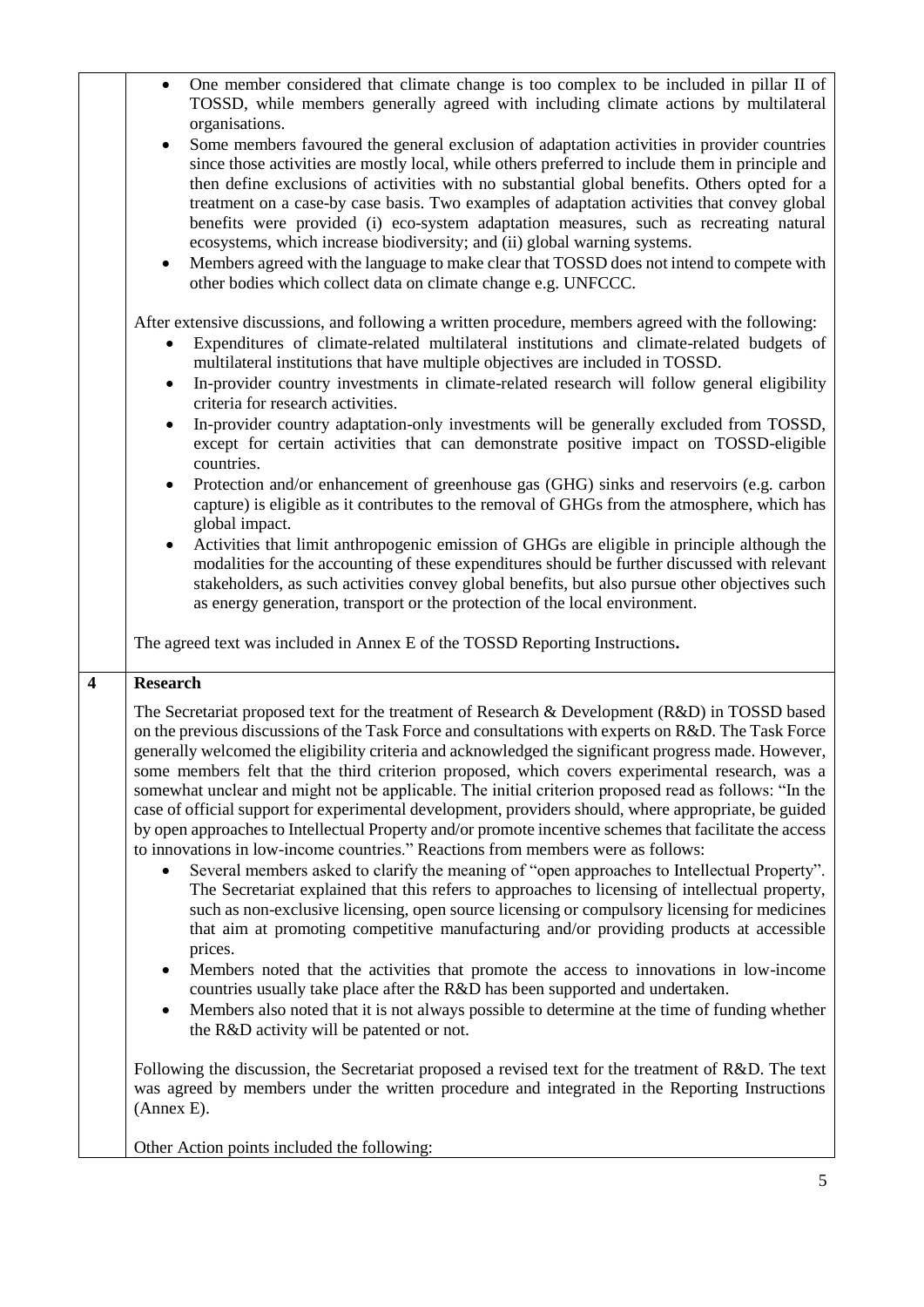|    | Members will test the eligibility criteria with their national experts and provide comments on<br>$\bullet$<br>their applicability.                                                                                                                                                                                                                                                                                                                                                                            |
|----|----------------------------------------------------------------------------------------------------------------------------------------------------------------------------------------------------------------------------------------------------------------------------------------------------------------------------------------------------------------------------------------------------------------------------------------------------------------------------------------------------------------|
|    | Further study R&D activities based on the TOSSD data survey.                                                                                                                                                                                                                                                                                                                                                                                                                                                   |
|    |                                                                                                                                                                                                                                                                                                                                                                                                                                                                                                                |
| 5. | Results of country pilot studies and review of Pillar I-related items                                                                                                                                                                                                                                                                                                                                                                                                                                          |
|    | Burkina Faso presented the preliminary highlights of the TOSSD pilot study carried out in Burkina<br>Faso in March 2019.                                                                                                                                                                                                                                                                                                                                                                                       |
|    | The discussion that followed also included a full review of the rest of the Reporting Instructions,<br>including inputs from the TOSSD pilots in Costa Rica and Burkina. The main changes agreed were as<br>follows (purely editorial changes are not included in the list below):<br>The Reporting Instructions sent to the IAEG-SDGs will include an actual date on the cover<br>page (and subsequent versions of the Reporting Instructions will include "Update of" and the<br>actual date of the update). |
|    | The preamble will be used as a first page.<br>Title of Pillar II will now consistently be referred to as the Pillar on "Regional and global<br>$\bullet$<br>expenditures in support of sustainable development".<br>The definition of the term "officially-supported" was clarified based on findings emerging                                                                                                                                                                                                 |
|    | $\bullet$<br>from the Burkina Faso pilot.                                                                                                                                                                                                                                                                                                                                                                                                                                                                      |
|    | Figure 3 was modified (the term "funds raised from capital markets" was changed to "funds"<br>$\bullet$<br>raised from private sources").                                                                                                                                                                                                                                                                                                                                                                      |
|    | Following outcomes of the Burkina Faso and Costa Rica pilots, and the proposal by one<br>member, it was proposed adding text to provide more stringent eligibility criteria in paragraph<br>47. The Task Force agreed that, in addition to contributing to at least one of the SDG targets,<br>an activity will be included in TOSSD only "if no substantial detrimental effect is anticipated<br>on one or more of the other targets".                                                                        |
|    | Specific text was included in the description of the external link field so that it also provides<br>$\bullet$<br>information on the "intended impact" of the activity.                                                                                                                                                                                                                                                                                                                                        |
|    | Clarifications were added on the "channel of delivery" field.<br>The proposal emerging from the TOSSD pilot carried out in Costa Rica to complement the<br>$\bullet$<br>item "co-financing arrangements involving recipient counterpart funds" with information on<br>the actual amount of counterpart funds was not retained as this information was not necessarily<br>available at the level of the reporter at the time of reporting.                                                                      |
|    | The TOSSD pilot carried out in Costa Rica had suggested distinguishing between two forms<br>of South-South Co-operation: "Traditional" (where only the beneficiary partner benefits from<br>the activity) and "bi-directional" (where both countries benefit from the activity). The proposal<br>was not retained, as this distinction is not sufficiently widely used in other countries.                                                                                                                     |
|    | Adding "decentralised co-operation" as a framework of collaboration was not retained as this<br>٠<br>applied to only a few countries in the Task Force. It was flagged that the provider agency and<br>channel of delivery fields could be used to identify decentralised co-operation.                                                                                                                                                                                                                        |
|    | Annex C was modified to ensure that none of the relevant multilateral institutions (including<br>$\bullet$<br>the EU) were excluded.                                                                                                                                                                                                                                                                                                                                                                           |
|    | Annex F was removed as TOSSD focuses on the recipient perspective and paragraphs 6 and<br>٠<br>21 keep the door open for building additional aggregates as appropriate.                                                                                                                                                                                                                                                                                                                                        |
| 6. | Clarification of the TOSSD data cycle and data transmission tools                                                                                                                                                                                                                                                                                                                                                                                                                                              |
|    | The Secretariat presented the current proposed data cycle and data transmission tools. The discussion                                                                                                                                                                                                                                                                                                                                                                                                          |
|    | that followed included the following main elements:                                                                                                                                                                                                                                                                                                                                                                                                                                                            |
|    | The Task Force Secretariat will participate in the General Assembly of IATI in September<br>2019 and discuss possible areas of collaboration.                                                                                                                                                                                                                                                                                                                                                                  |
|    | Two members clarified that it will not be possible for them to use IATI as a basis for reporting                                                                                                                                                                                                                                                                                                                                                                                                               |
|    | as the IATI file will not be sufficiently comprehensive to properly reflect their co-operation.                                                                                                                                                                                                                                                                                                                                                                                                                |
|    | Two members insisted on the timeliness of data and the importance that it can have for                                                                                                                                                                                                                                                                                                                                                                                                                         |
|    | recipient countries, and the potential usefulness of IATI data for this aspect. Two members<br>expressed support for a partnership with IATI. It was suggested building a system where some                                                                                                                                                                                                                                                                                                                    |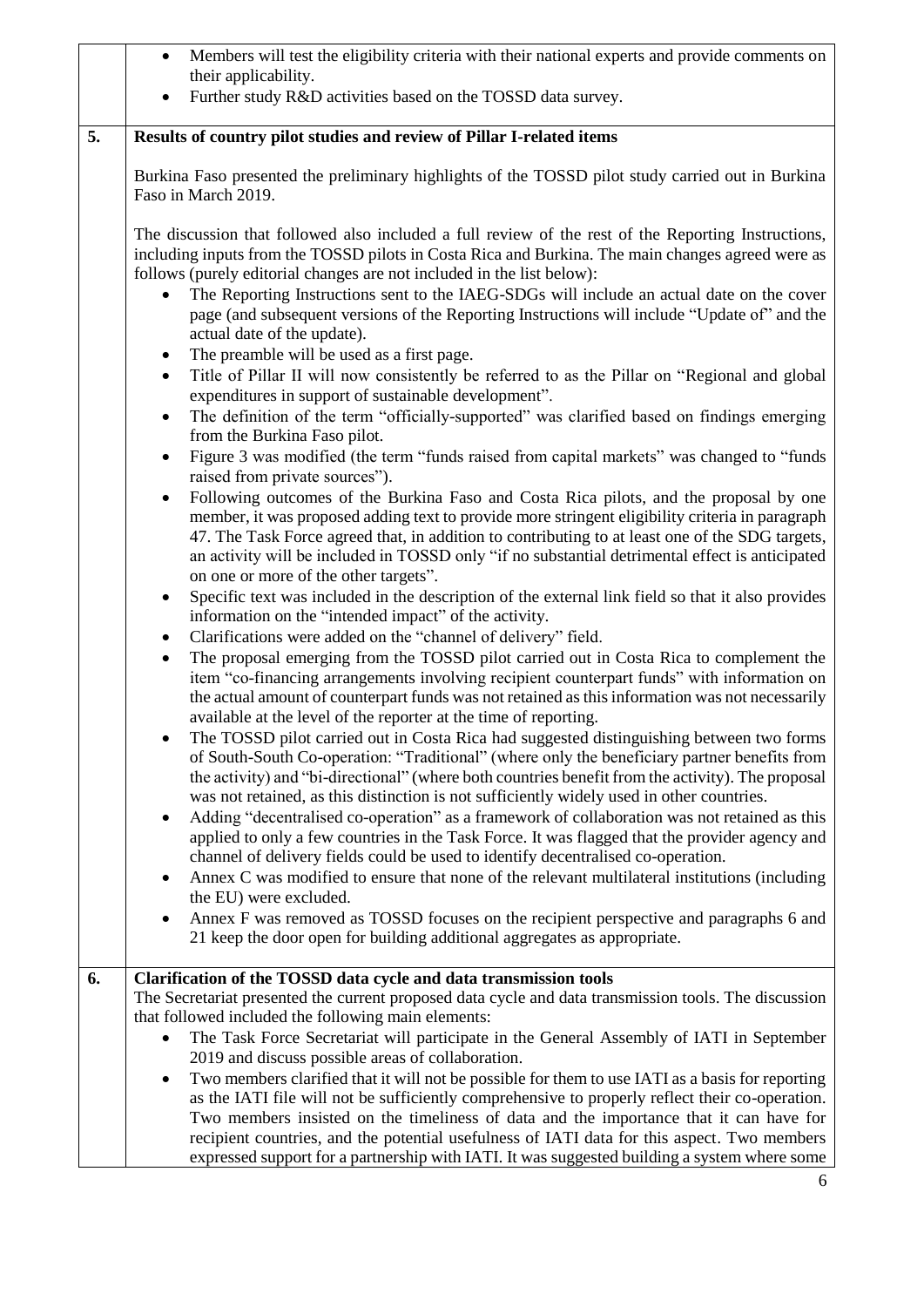|                  | providers can upload their data and where for others data could be harvested directly from the<br>IATI data published online. There was a general consensus that there will be no one-size-fits-                                                                                                                                                                                                                                                                                                                                                                                                                                                                                                                                                                                                                                                                                                                                                                                    |
|------------------|-------------------------------------------------------------------------------------------------------------------------------------------------------------------------------------------------------------------------------------------------------------------------------------------------------------------------------------------------------------------------------------------------------------------------------------------------------------------------------------------------------------------------------------------------------------------------------------------------------------------------------------------------------------------------------------------------------------------------------------------------------------------------------------------------------------------------------------------------------------------------------------------------------------------------------------------------------------------------------------|
|                  | all system – some reporters will use the traditional excel systems and others their IATI files.<br>Cloud-based systems should also be studied.                                                                                                                                                                                                                                                                                                                                                                                                                                                                                                                                                                                                                                                                                                                                                                                                                                      |
|                  | The Chair concluded by insisting on the ease of reporting for both current and new reporters.                                                                                                                                                                                                                                                                                                                                                                                                                                                                                                                                                                                                                                                                                                                                                                                                                                                                                       |
| 6.1              | Lunch: Demonstration of the "EU Explorer"<br>The European Union presented its new online tool for accessing data on development co-operation by<br>the EU and its member states. This new tool may serve as an inspiration for developing the TOSSD<br>visualisation tool. The EU explorer is accessible at: https://euaidexplorer.ec.europa.eu/                                                                                                                                                                                                                                                                                                                                                                                                                                                                                                                                                                                                                                    |
| 7.               | <b>Update on the Data Survey</b>                                                                                                                                                                                                                                                                                                                                                                                                                                                                                                                                                                                                                                                                                                                                                                                                                                                                                                                                                    |
|                  | The Secretariat presented the main results of the TOSSD Data Survey, including the response rate at<br>the time of the meeting and expected participation from countries and organisations that had<br>announced they would send their response later on. The presentation focused on the qualitative<br>findings, as quantitative analysis would be done at a later stage once all the data has been received.                                                                                                                                                                                                                                                                                                                                                                                                                                                                                                                                                                     |
|                  | As main findings, it was highlighted that TOSSD improves the recipient perspective, since it includes<br>activity-level data from countries that have not previously reported on international statistics. It also<br>includes data on activities funded by trust funds (in TOSSD these data will be reported directly by<br>these trust funds or the multilateral organisations concerned that have more granular information), as<br>well as data on support for sustainable development beyond Official Development Assistance (ODA).                                                                                                                                                                                                                                                                                                                                                                                                                                            |
|                  | Moreover, some areas that have not been previously covered in international statistics on development<br>co-operation but that do constitute support to international public goods were captured in the TOSSD<br>Data Survey. The ease of reporting on TOSSD varies a lot depending on the provider (providers that<br>have reported previously to the OECD in the CRS found generally less difficulties in reporting on<br>TOSSD). The Secretariat had also tested whether part of the data reported to IATI could be verified<br>and incorporated into the TOSSD framework. The feasibility of this also varies depending on the<br>reporter. More detailed feedback was also provided on the how reporters had used the various fields<br>e.g. SDG focus, salary cost of in-kind technical co-operation projects, external link, etc.                                                                                                                                            |
|                  | TOSSD Task Force members made the following comments:                                                                                                                                                                                                                                                                                                                                                                                                                                                                                                                                                                                                                                                                                                                                                                                                                                                                                                                               |
|                  | Some members appreciated the fact that the TOSSD reporting format is light and easy to read.<br>They also appreciated efforts made to streamline the format and the reporting process with<br>that of the CRS, which avoids increasing too much the reporting burden.<br>The mapping developed by Canada to assign SDG targets based on purpose codes was seen<br>as useful as a first step, although the resulting data needed to be verified by each provider.<br>Some reporters found relatively easy to fill the SDG focus field. Others deemed it was difficult<br>and had to go back to the people involved in the implementation of the activity to be able to<br>fill in the information.<br>Making the distinction between pillar I and II was also difficult for at least one member.<br>On the disclosure of activities related to the financing mobilised from the private sector, it was<br>felt that further discussions were needed on the level of data disclosure. |
|                  | The Secretariat also informed that it will submit the TOSSD proposal to the IAEG-SDGs by 14 June<br>2019. The IAEG-SDGs has provided guidance on how the proposals should be presented and on the<br>comprehensive<br>timeline<br>of<br>the<br>2020<br>review<br>of<br><b>SDG</b><br>indicators<br>overall<br>(https://unstats.un.org/sdgs/iaeg-sdgs/2020-comp-rev/). Clarifications were provided to members,<br>including on how the TOSSD proposal met the requirements of the IAEG-SDGs (e.g. as an<br>international standard or on data coverage).                                                                                                                                                                                                                                                                                                                                                                                                                             |
| 8.               | <b>Updated Terms of Reference of the Task Force</b>                                                                                                                                                                                                                                                                                                                                                                                                                                                                                                                                                                                                                                                                                                                                                                                                                                                                                                                                 |
|                  | Due to time constraints, it was decided to address this point at the next TOSSD Task Force meeting.                                                                                                                                                                                                                                                                                                                                                                                                                                                                                                                                                                                                                                                                                                                                                                                                                                                                                 |
| $\boldsymbol{9}$ | Recent and upcoming outreach events                                                                                                                                                                                                                                                                                                                                                                                                                                                                                                                                                                                                                                                                                                                                                                                                                                                                                                                                                 |
|                  |                                                                                                                                                                                                                                                                                                                                                                                                                                                                                                                                                                                                                                                                                                                                                                                                                                                                                                                                                                                     |